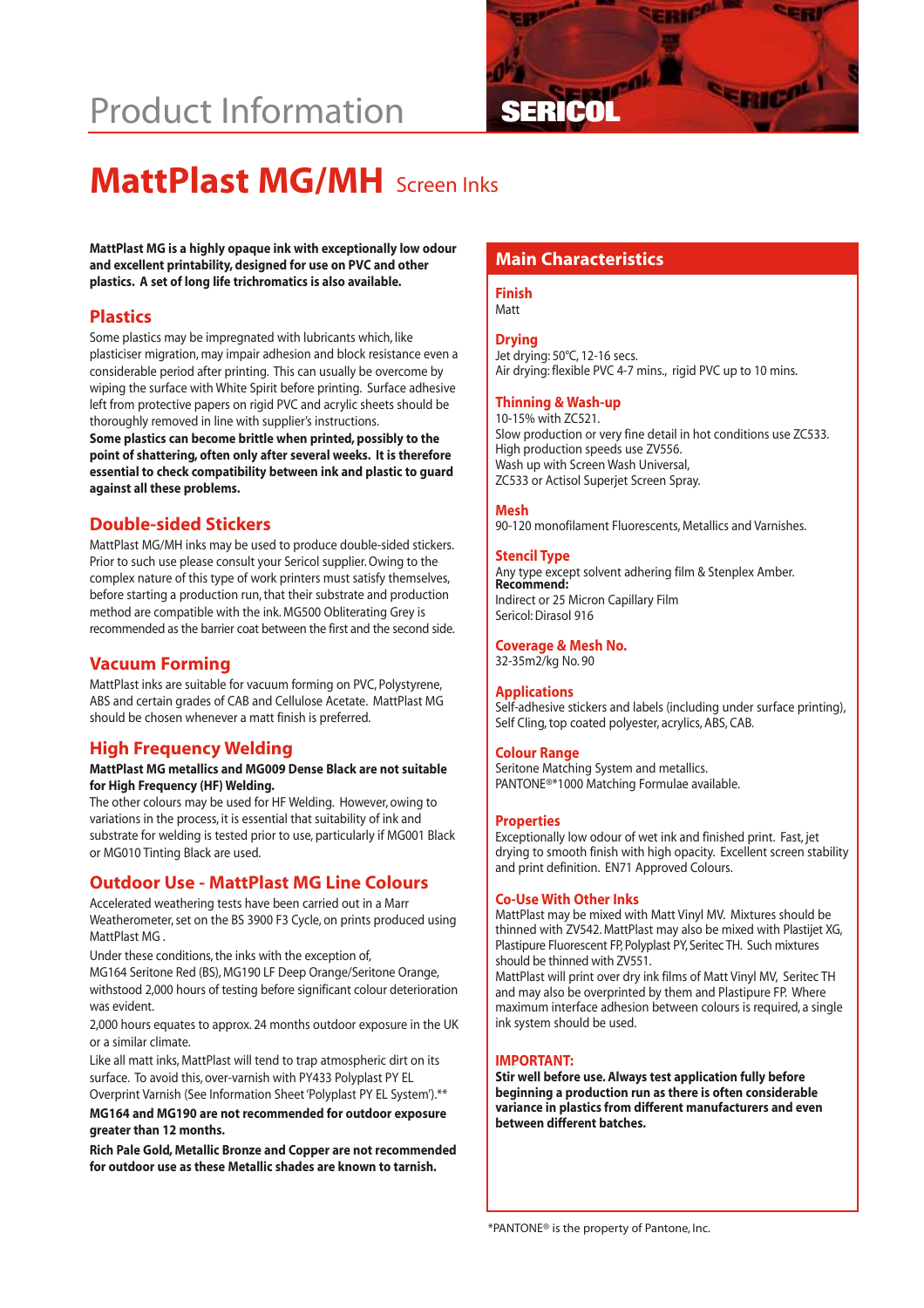# **MattPlast MG/MH**

# **Outdoor Use - Trichromatic MattPlast MH**

Trichromatic MattPlast MH inks have exceptional weathering resistance when over-varnished with PY433 EL Overprint Varnish.

Actual outdoor exposure tests have been carried out in the UK climate in accordance with BS 3900 Part F6 on varnished prints. These tests indicate that vertically mounted, top surface prints on a suitable long life substrate, which have been over-varnished with PY433 EL Overprint Varnish, should not change colour significantly in a period of less than 5 years in such a climate.

In view of the ink's matt finish, long life exposure without varnish is not recommended, as the prints will pick up atmospheric dirt. In view of the more limited weathering performance of the MattPlast MG line colours (see section 'Outdoor Use - MattPlast MG Line Colours'), these are not recommended for extended outdoor exposure. Where a long life line ink is required for use with Trichromatic MattPlast MH, Polyplast PY EL colours, over-varnished with PY433 EL Overprint Varnish should be used (see Product Information Sheet 'Polyplast PY EL System'). Available at the Fujifilm Sericol website \*\*

#### **Outdoor use - Written Guarantees:**

Guarantee of the outdoor life of Trichromatic MattPlast MH, overvarnished with PY433 EL Overprint Varnish and exposed in the UK or a temperate climate, is available on request from Sericol. For that guarantee to be valid, it must be obtained in writing prior to first use. Specific enquiries regarding outdoor durability in non-temperate climates should be made via your Sericol supplier. For further information see the 'Weathering 'Hints & Tips sheet available at the Fujifilm Sericol website \*\*

# **Trichromatic MattPlast MH - Special Recommendations**

#### **To obtain maximum weathering resistance properties from Trichromatic MattPlast MH, the following recommendations must be observed.**

- Substrate must be top surface printed (not under surface) and varnished with PY433 EL Overprint Varnish.
- Maximum of 25% Extender Base to be added to any colour.
- No other ink or varnish to be added.
- Finished prints to be mounted vertically.
- Universal Tinters must not be added to any ink or varnish.

| <b>Inks</b>                 | MH052<br>MH135<br>MH215<br>MH004<br>MH396 | <b>Trichromatic MattPlast MH</b><br><b>Trichromatic Yellow</b><br>Trichromatic Magenta<br>Trichromatic Cyan<br><b>Trichromatic Black</b><br>Trichromatic Extender Base |
|-----------------------------|-------------------------------------------|------------------------------------------------------------------------------------------------------------------------------------------------------------------------|
| <b>Thinning</b>             | Maximum 25%<br>ZC521<br>ZC533<br>ZV556    | Thinner<br>Retarder<br><b>Fast Thinner</b>                                                                                                                             |
| <b>Overprint</b><br>Varnish | Polyplast PY433 EL Overprint Varnish:     |                                                                                                                                                                        |
| <b>Thinning</b>             | Maximum 25%<br>ZV557<br>ZV558<br>ZV556    | Thinner<br>Retarder<br><b>Fast Thinner</b>                                                                                                                             |
| <b>Substrate</b>            | Long life PVC, eg. cast vinyl film        |                                                                                                                                                                        |
| Mesh                        | 120T monofilament or coarser              |                                                                                                                                                                        |

# **MattPlast MG Metallics**

Rich Pale Gold and Silver metallics are available in MattPlast MG. Additional metallic Bronze, Copper and Rich Gold powders are available, which may be mixed into MG382 Metallic Ink Medium. When mixing, a ratio of 80 parts varnish to 20 parts powder by weight will give a bright metallic effect. For further information on metallic powders and pastes see Product Information Sheet 'Universal Tinters, Varnishes and Metallic Powders'.\*\*

Metallic inks do not lend themselves to overprinting with other colours where strong intercoat adhesion is required. For this reason metallics should be printed last. Where it is essential to overprint with other colours, Metallics should be intermixed with MG382 Metallic Ink Medium. The strength of intercoat adhesion will proportionately improve as the content of metallic powder declines. A compromise between satisfactory overprinting and acceptable brilliance and opacity has to be reached.

# **The Seritone Matching System**

The Seritone Matching System enables printers to readily match a wide variety of special shades.

The Seritone base colours have been specially selected for their cleanliness, colour strength and suitability for intermixing. Using the Seritone base colours plus Black, White and Extender Base, almost any colour can be produced. For optimum colour matching performance, it is recommended that the Seritone base colours should be used in conjunction with MG010 Tinting Black and MG030 Tinting White which are pigmented to achieve ideal colour matching.

Where a black or white printing colour is required, MG021 White, MG023 Extra Opaque White, MG001 Black or MG009 Dense Black should be used, as these have higher opacity and colour strength than the tinting shades.

# **Standard Colours**

Matter Matter

| Mattriast MG:             |     |                                  |
|---------------------------|-----|----------------------------------|
| MG001                     |     | Black                            |
| MG009                     |     | Dense Black                      |
| MG010                     |     | <b>Tinting Black</b>             |
| MG021                     |     | White                            |
| MG023                     |     | Extra Opaque White               |
| MG030                     |     | <b>Tinting White</b>             |
| MG041                     | (s) | Light Yellow/Seritone Yellow GS  |
| MG080                     |     | LF Mid Chrome/Seritone Yellow RS |
| MG190                     |     | LF Deep Orange/Seritone Orange   |
| MG191                     |     | LF Vermilion/Seritone Red YS     |
| MG192                     |     | <b>IF</b> Scarlet                |
| MG164                     | (s) | Seritone Red BS                  |
| MG165                     | (s) | Seritone Magenta                 |
| MG127                     | (s) | Deep Violet/Seritone Violet      |
| MG203                     |     | Mid Blue                         |
| MG233                     | (s) | Seritone Blue RS                 |
| MG230                     | (s) | Seritone Blue                    |
| MG205                     |     | <b>Monastral Blue</b>            |
| MG206                     |     | Deep Blue                        |
| MG283                     |     | <b>Bright Green</b>              |
| MG325                     | (s) | Seritone Green                   |
| MG284                     |     | Monastral Green                  |
| MG500                     |     | <b>Obliterating Grey</b>         |
| MG381                     |     | <b>Extender Base</b>             |
| (s)=Seritone Base Colours |     |                                  |
| (GS)=Green Shade          |     |                                  |
| (YS)=Yellow Shade         |     |                                  |

(RS)=Red Shade (BS)=Blue Shade

The above are available in 5 kg and 1 kg containers.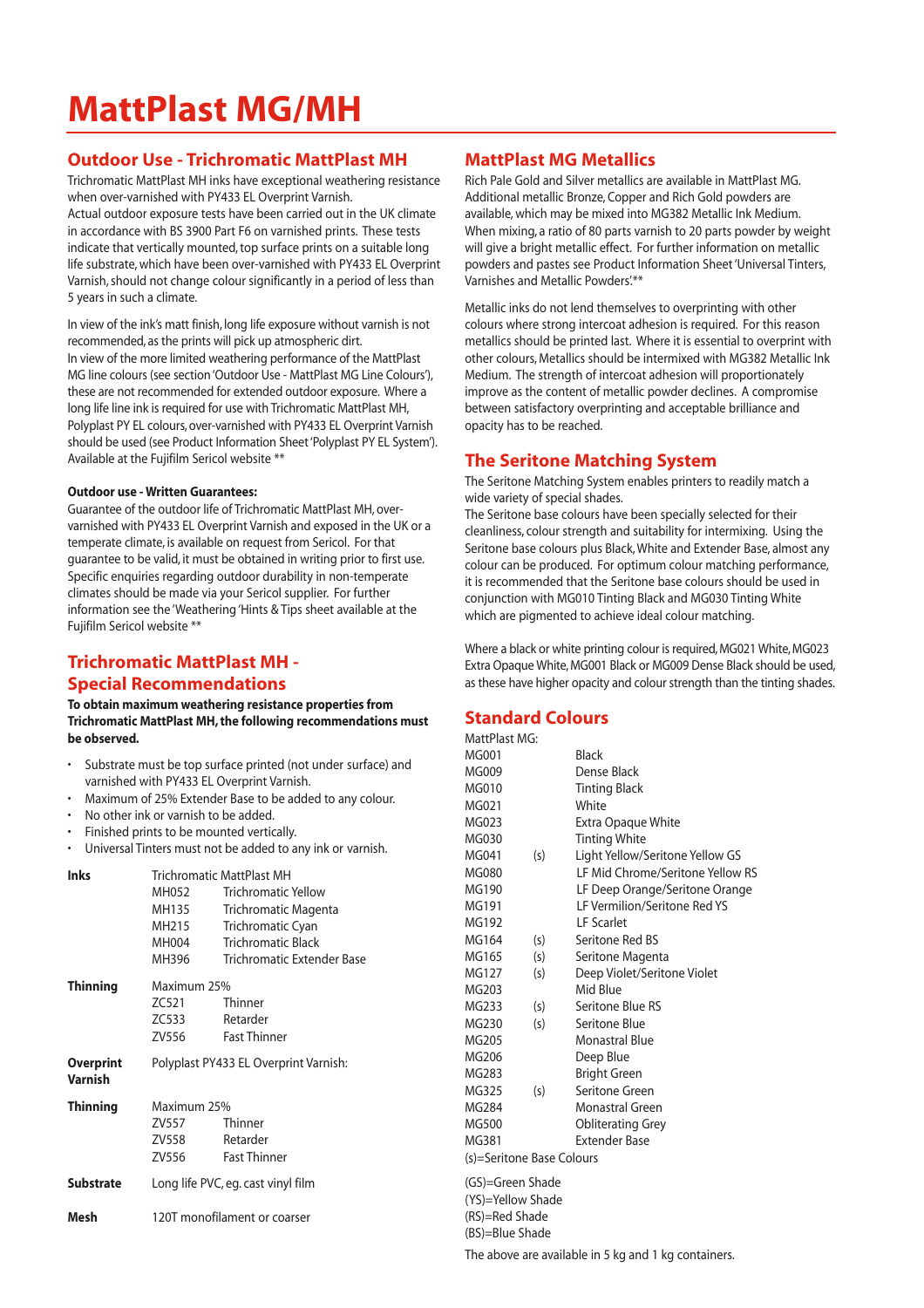# **MattPlast MG/MH**

### **Fluorescents**

Plastipure Fluorescent FP screen inks are recommended when a fluorescent ink is required for use in conjunction with MattPlast MG. (See Product Information Sheet,'Plastipure Fluorescent FP').*\*\**

# **Metallics**

MG461 Rich Pale Gold MG462 Silver MG382 Metallic Ink Medium Available in 5 kg and 1kg containers.

### **Trichromatic MattPlast MH**

| MH052                         | <b>Trichromatic Yellow</b> |  |
|-------------------------------|----------------------------|--|
| MH135                         | Trichromatic Magenta       |  |
| MH215                         | Trichromatic Cyan          |  |
| MH004                         | <b>Trichromatic Black</b>  |  |
| MH396                         | Trichromatic Extender Base |  |
| Available in 5 kg containers. |                            |  |

# **Solvents**

| ZC521 | Thinner             | Available in 15, 5 and 1 litre containers. |
|-------|---------------------|--------------------------------------------|
| ZV556 | <b>Fast Thinner</b> | Available in 5 litre containers.           |
| ZC533 | Retarder            | Available in1 and 5 litre containers.      |

# **Universal Tinters**

A range of 10 non-fluorescent and 4 fluorescent highly concentrated colour bases for tinting. The fluorescent colours are not recommended for use with MattPlast, but up to 10% of the non-fluorescent tinters may be added. See Product Information Sheet 'Universal Tinters, Varnishes and Metallic Powders'. *\*\**

### **Special Matches**

Colours can be supplied against prints, wet ink samples or to PANTONE references, British Standard,'HKS','Munsell' or 'Seritone' numbers. A sample of the substrate to be printed with the number and type of mesh to be used as well as other relevant data should be attached to orders. Minimum quantity 5 kg.

# **Fujifilm Sericol UK Ltd**

- Has certification to the International Environmental Standard ISO 14001.
- Is committed to minimising the risk to users of our products, and also to minimising the risk to users of our products, and also to minimising the impact of our activities on the environment, from formulation through to production and supply.
- Research & development team, work to an in house Health, Safety and Environmental policy, termed 'Design for Health, Safety and Environment', with the aim of proactively developing products with the least impact on health, safety and the environment.
- Regularly review and monitor our impacts and activities, setting objectives and targets as part of a continual improvement process.
- Is committed to reducing waste through better use of raw materials, energy, water, re-use and recycling.

# **Safety and Handling**

#### MattPlast MG/MH:

• Products are formulated free from lead and other heavy metals and tested to comply to the EN71-3:1995 Toy Safety **Standard** 

Comprehensive information on the safety and handling of MattPlast MG screen inks and solvents is given in the appropriate Sericol Safety Data Sheet, available upon request.

# **Environmental Information**

#### MattPlast MG/MH:

• Does not contain ozone depleting chemicals as described in the Montreal Convention.